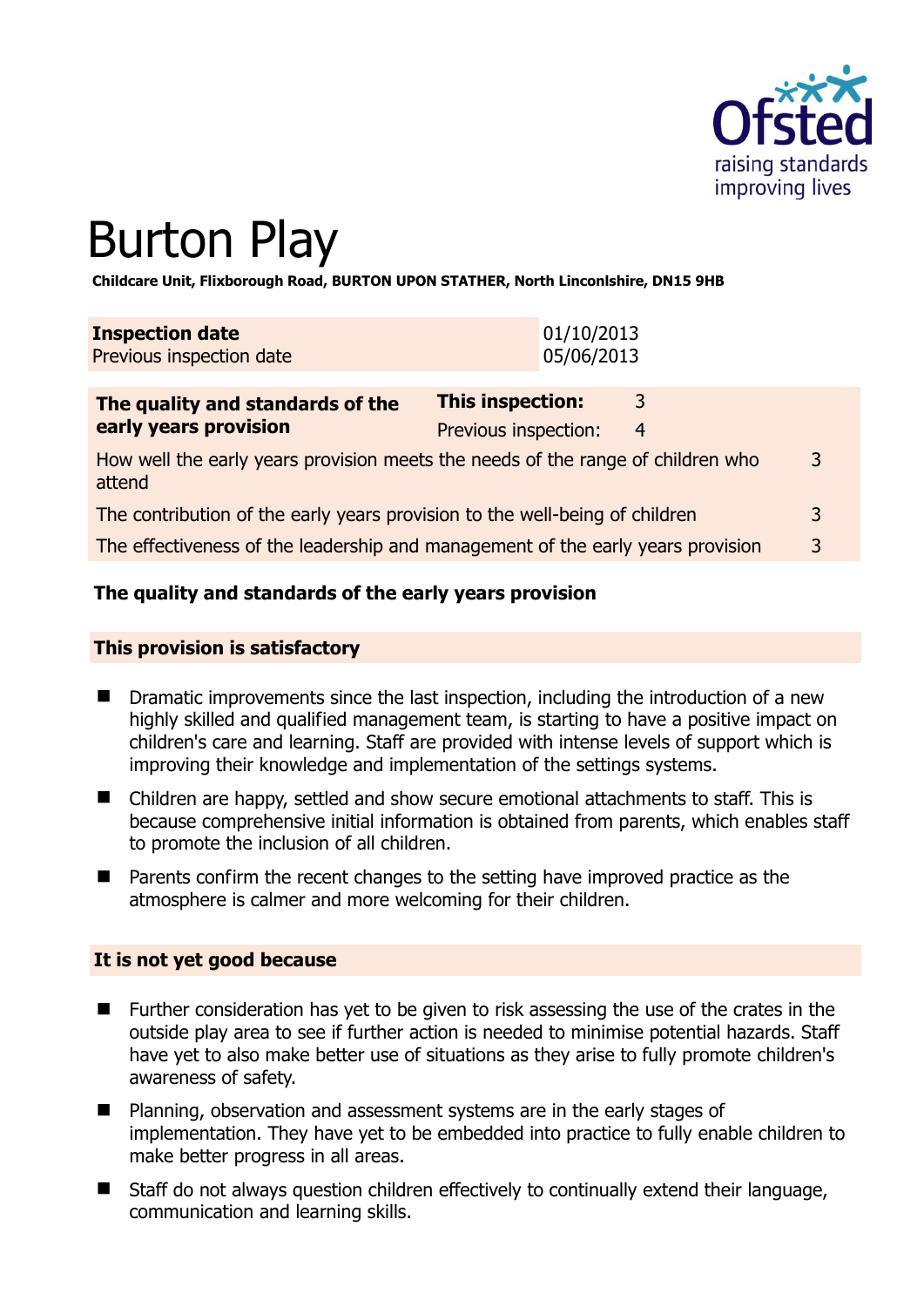## **Information about this inspection**

Inspections of registered early years provision are:

- $\bullet$  scheduled at least once in every inspection cycle the current cycle ends on 31 July 2016
- scheduled more frequently where Ofsted identifies a need to do so, for example where provision was previously judged inadequate
- **•** brought forward in the inspection cycle where Ofsted has received information that suggests the provision may not be meeting the legal requirements of the Early Years Foundation Stage or where assessment of the provision identifies a need for early inspection
- **•** prioritised where we have received information that the provision is not meeting the requirements of the Early Years Foundation Stage and which suggests children may not be safe
- scheduled at the completion of an investigation into failure to comply with the requirements of the Early Years Foundation Stage.

The provision is also registered on the voluntary and compulsory parts of the Childcare Register. This report includes a judgment about compliance with the requirements of that register.

## **Inspection activities**

- $\blacksquare$ The inspector observed activities and care practices within the playroom and the outside area.
- The inspector spoke with children and staff and she held a meeting with the manager and a member of the committee.
- $\blacksquare$ The inspector took into account the views of parents and carers spoken to during the inspection.

The inspector looked at relevant documentation including observational

- assessments, policies, the settings improvement plans and information used to assess the suitability of staff.
- The inspector completed a joint observation with the deputy.

**Inspector**  Melanie Arnold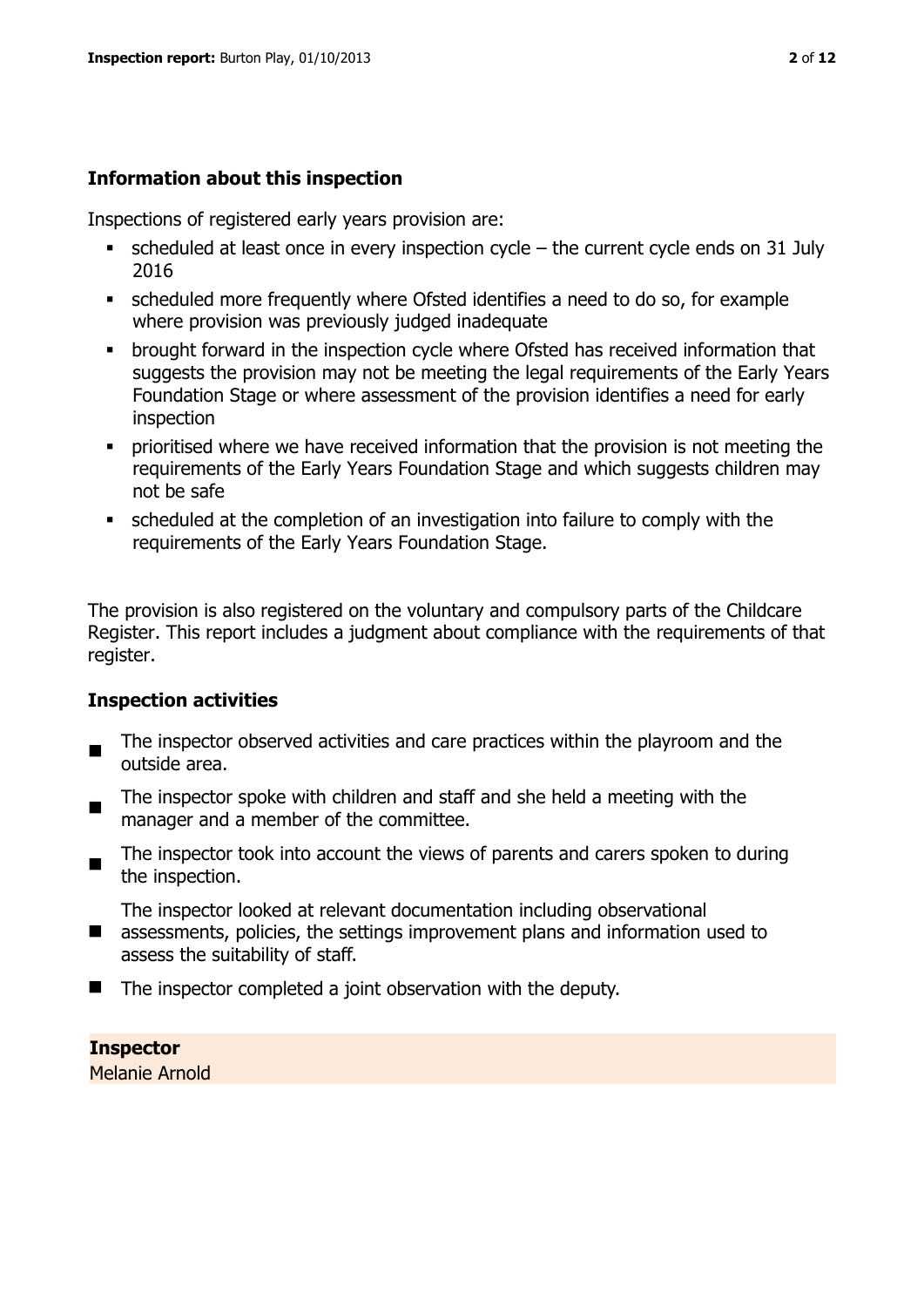#### **Full Report**

#### **Information about the setting**

The setting was registered in 1991 and is on the Early Years Register and the compulsory and voluntary parts of the Childcare Register. It is situated in purpose-built premises in the grounds of Burton Upon Stather Primary School in Scunthorpe, North Lincolnshire, and is committee run. The setting serves the local area and is accessible to all children. They operate a breakfast and after school club for school-age children and a pre-school for children from age two. Children are cared for in one main playroom and they also access an enclosed area available for outdoor play.

The setting opens Monday to Friday all year round from 7.45am to 6pm. There are currently 70 children attending, 26 of whom are within the early years age group. The setting provides funded early education for three- and four-year-olds. It supports children with special educational needs and/or disabilities and children who speak English as an additional language.

The setting employs six members of childcare staff. Of these, the manager and deputy hold Early Years Professional Status, two staff hold an appropriate early years qualifications at level 3 and two staff hold qualifications at level 2.

#### **What the setting needs to do to improve further**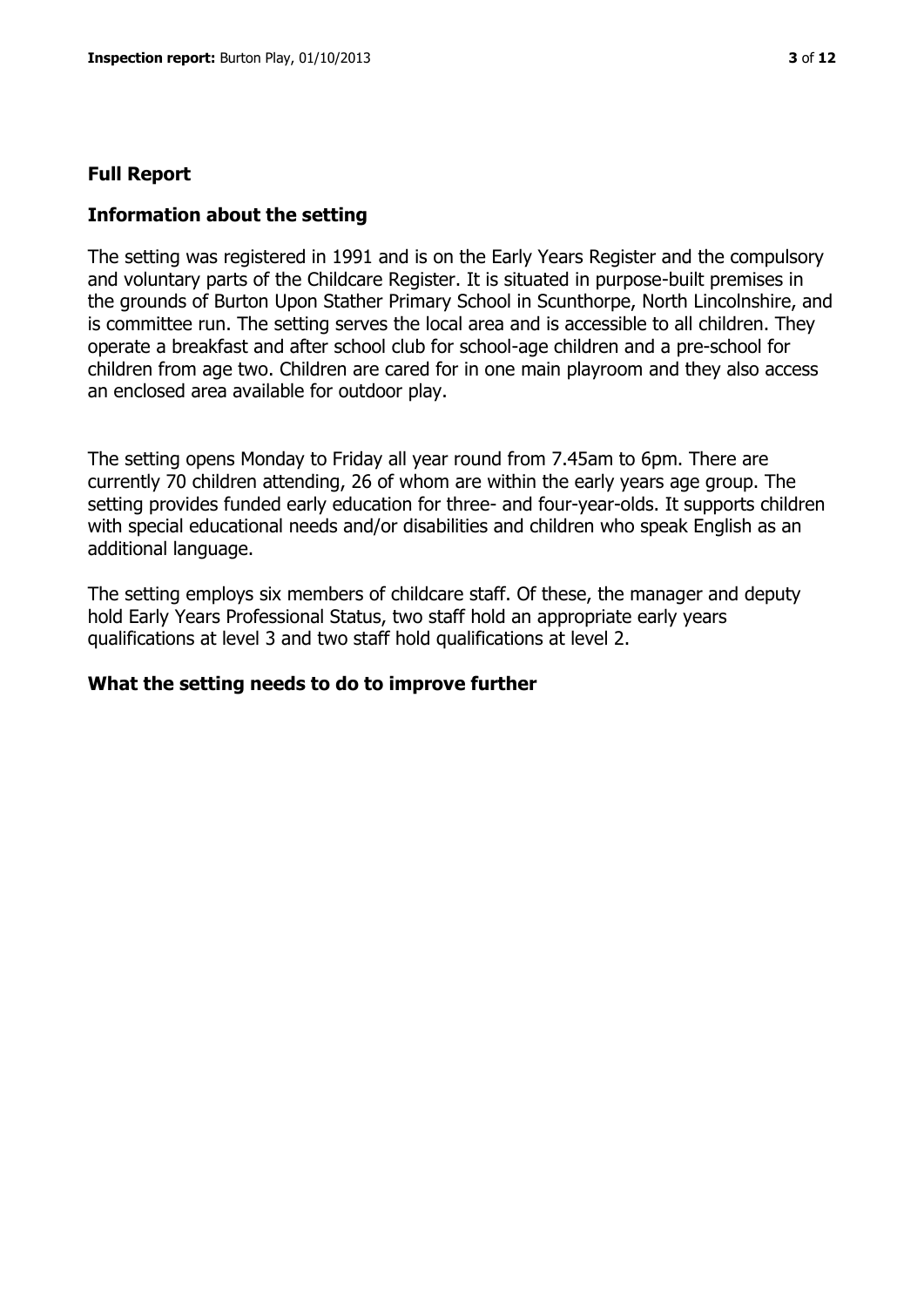## **To meet the requirements of the Early Years Foundation Stage the provider must:**

- ensure the use of the crates in the outside area is fully risk assessed and used to inform staff practice, with regard to any further action needed to manage and minimise potential hazards
- embed the new planning, observation and assessment systems into practice to move children's learning from satisfactory to good.

## **To further improve the quality of the early years provision the provider should:**

- develop further staffs' use of questioning techniques to continually build-on children's language, communication and learning by ensuring staff follow questions through with children; give children enough time to answer for themselves; and extend on what children say
- utilise situations as they arise to support children's growing understanding of how to maintain their own safety.

## **Inspection judgements**

## **How well the early years provision meets the needs of the range of children who attend**

Children have lots of fun in the warm and welcoming setting, where they freely access a good range of toys and resources. Staff's knowledge of how to use planning, observation and assessment has improved and this is having a positive impact on children's learning experiences. This is resulting in children making at least satisfactory levels of progress from their starting points, with staff continuing to build on their systems to hopefully enable children to make good progress in the near future. This provides children with some key skills needed for their future learning and development when they transfer to school. Observational assessments are beginning to be used to identify children's progress in all areas and to plan for their next steps for learning. Staff also plan activities based on children's interests as they respond to their emerging needs. For example, when a child shows an interest in the alphabet and number stamps, a member of staff asks the child if they would like to paint with these. The child enjoys looking at each stamp, with the member of staff asking them to identify the letter or number they are printing with. Other children soon show interest and there is soon a small group of children printing at the table. Children are beginning to thrive as they happily engage in a balanced range of adult-led and child-initiated activities. For example, adult-led welcome time activities held at the beginning of each session and story time activities are provided at the end of each session. During welcome time, staff incorporate lots of counting activities as they encourage them to count how many children are present. One child decides to get up and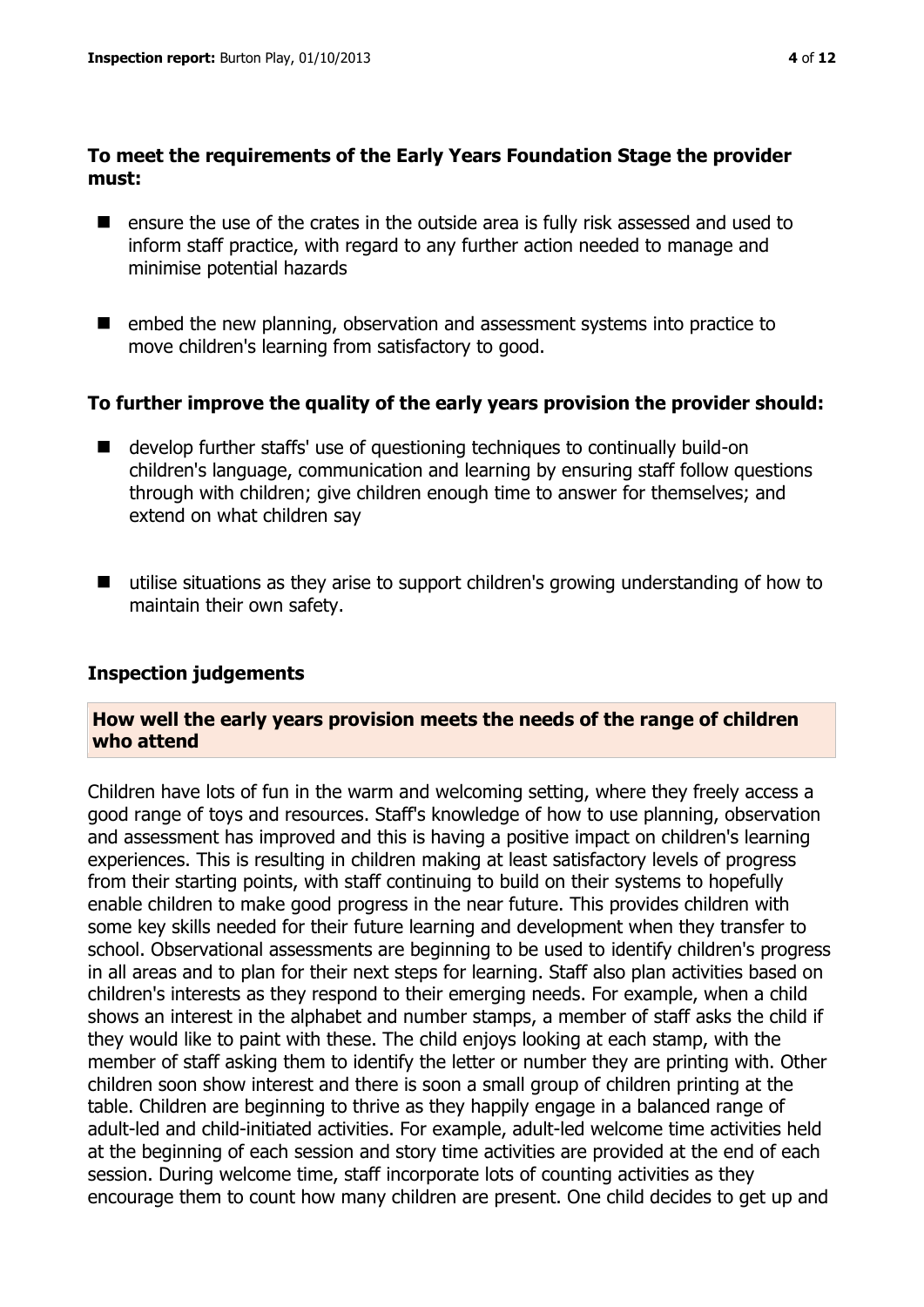count the number of photographic named butterflies on the self-registration board, correctly pointing to each picture as they count. Children sit and listen well as a member of staff uses lots of expressive language and actions as she tells the story. She also incorporates some effective questions, which promotes children's communication skills as it encourages them to become critical thinkers. However, occasionally questions asked by staff are not open-ended and do not build on what children have already said, which prevents children's communication and learning from being effectively maximised. Grouping of children during adult-led activities has improved and is based on children's individual needs. For example, during the story session, a member of staff sits with a younger child which helps to maintain their focus in the story.

During planned activities, staff show flexibility to incorporate children's individual interests. For example, children are encouraged to make marks in the shaving foam and to give meanings to the marks they make. Children initially enjoy exploring the touch and feel of the shaving foam and with gentle persuasions they being to draw and make marks. One child identifies they have drawn a cat and the member of staff shows another child how to draw the letter associated with their name, which they then copy. However, for another child whose interest is dinosaurs, the foam activity is uninteresting until the member of staff asks if they would like to bring their dinosaurs to play in the shaving foam. The child initially brings one or two dinosaurs, carefully placing them in foam. They then go and collect the whole box of dinosaurs and transfer each one into the foam. The member of staff allows the child to do this, using the child's interest well to broaden their experiences as the child is now engaged in playing with the shaving foam. Some quite good discussions develop with the child advising how the foam looks like snow. However, on occasions when the member of staff asks a question, if the child does not initially respond, they do not always follow it through by asking the question again, to fully check the child's understanding and to maximise their learning. Children with special educational needs and/or disabilities receive targeted support through individual education plans. Staff work with parents and they establish links with other professionals involved with the child, to share and confirm how they are all going to work together to support the child's continued learning and development. Children who speak English as an additional language are also provided with appropriate levels of support to aid their understanding and use of English.

#### **The contribution of the early years provision to the well-being of children**

Children are developing into confident, self-assured individuals, who show confidence and security in their surroundings. They enjoy freely selecting the toys they wish to play with and they also choose whether to play inside or outside. Staff build positive relationships with parents, encouraging them to provide comprehensive information on their children's individual needs and starting points. This enables staff to promote the inclusion of all children as they use this information to help each child settle into the setting. Although all children have a key person who is beginning to develop positive links with home to support continuous information sharing, all staff spend time getting to know each child well. This results in children developing secure emotional attachments to the whole staff team. Children's good behaviour is promoted through staff acting as positive role models who offer lots of praise and encouragement. Any behavioural issues are discussed with children, helping them to learn about the consequences of their actions. For example,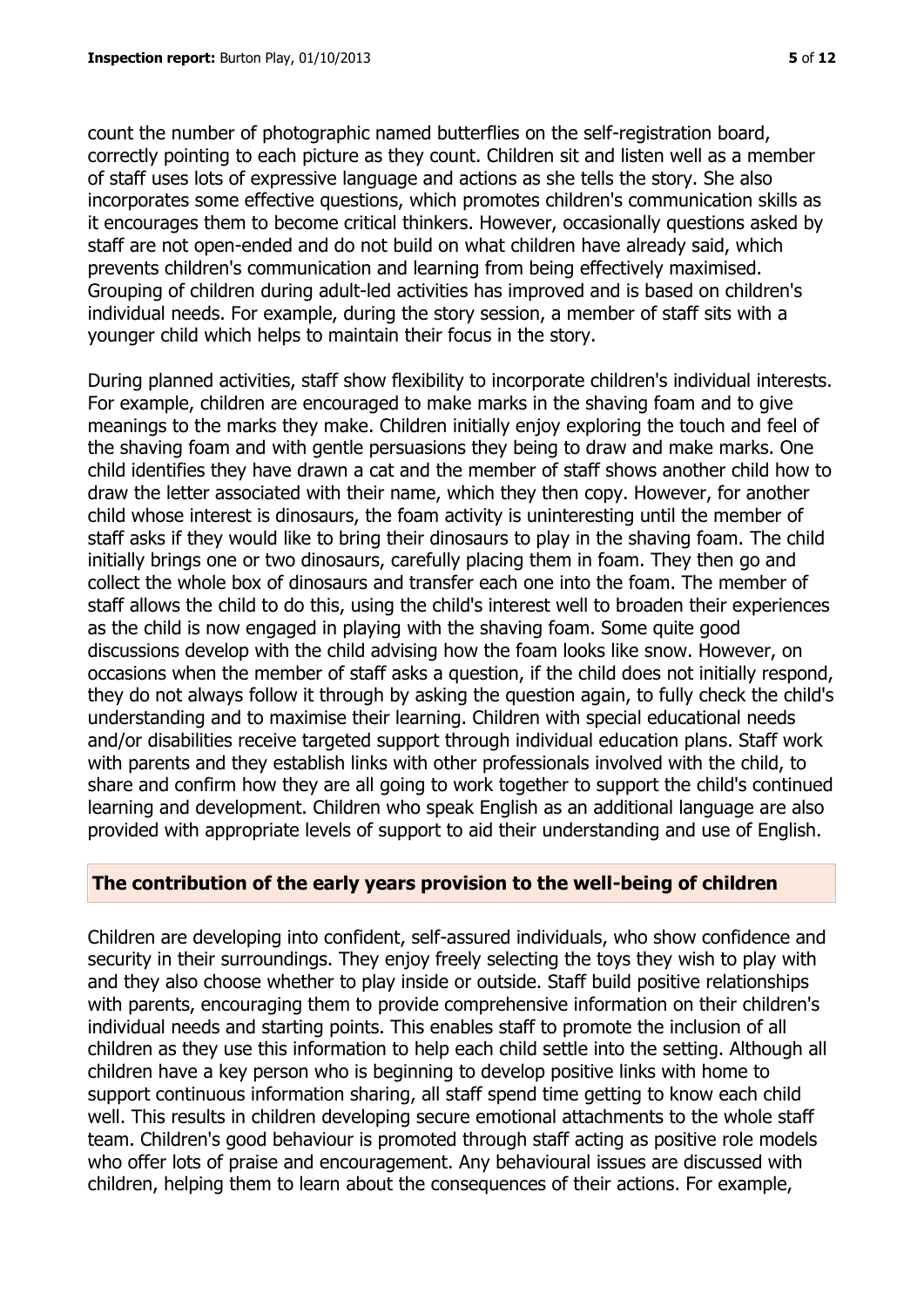when a child tips a box of toys out to cause an effect, with the support of staff they learn that it is their responsibility to pick these up. If children throw any resources, staff discusses with them how this might hurt someone.

Younger children play alongside their peers and as they grow and develop they begin to interact and play more cooperatively together. They develop independence with their selfcare skills, with gentle reminders provided by staff which helps children to learn to wash their hands. Some staff sing a hand washing song as children wash their hands, which helps children to learn how to wash and dry their hands properly. Children enjoy being active, developing their physical skills and coordination through daily outside play opportunities. Staff encourage children to make healthy life style choices and to understand about the reasons for this, through discussions and positive reinforcement. For example, staff sit with children at meal and snack times, modelling good manners and promoting healthy eating. They also chat informally to the children, which develops children's communication skills. Staff promote children's awareness of safety issues generally well in some areas. For example, staff remind children not to run inside as they may fall and hurt themselves. However, when a child slips off the crates outside, staff do not encourage them to consider why this happened and how they could prevent this from happening again. This results in staff not fully utilising situations as they arise to promote children's full awareness of safety.

Transitional links with children's new settings, including school are appropriate. Information regarding children's progress is shared with a child's new setting, providing them with some information on their starting points. Weekly trips to the adjoining school during the term before children are due to start, provide them with good opportunities to become familiar and confident with their new setting. Other schools children are due to attend are invited into the setting, providing them with opportunities to meet the child in an environment where they feel secure. This all helps children to build links with their new school and teacher to ensure they feel emotionally ready for their move.

## **The effectiveness of the leadership and management of the early years provision**

Considerable improvements have been made since the last inspection, which is vastly improving children's care and learning experiences. A new highly qualified management structure is in place, with both the manager and the deputy holding Early Years Professional Status. This results in a knowledgeable management team who are now providing clear guidance and good levels of support to all staff. The staff team are developing confidence in their roles as they are supported to develop their knowledge, which is enabling them to more effectively observe, assess and plan for individual children's learning needs. Clear monitoring systems are beginning to be implemented, providing the management team with an overview of children's development to ensure every child is making progress within all areas. The committee are aware of their roles and responsibilities and they more effectively and closely monitor the provision to ensure the statutory requirements for the Early Years Foundation Stage are now met in most areas. Focused, targeted improvement plans are driving the continuous development of the setting forward. As the setting had a significant number of weaknesses to work on, they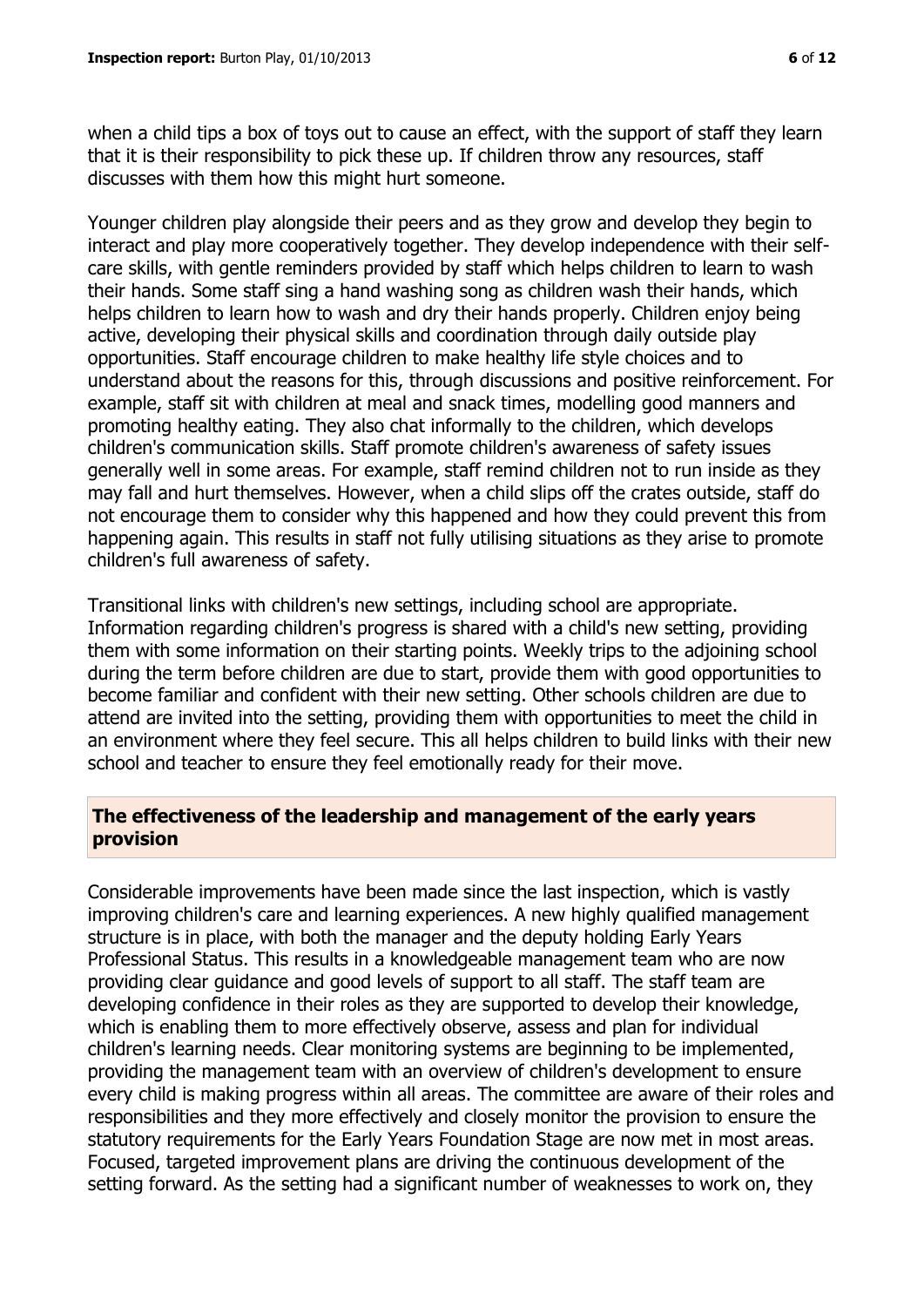have prioritised improvements in each area. Therefore, while children are benefitting from improved practice in a lot of areas, some improvements have yet to be fully embedded in practice. This results in the setting currently providing satisfactory care and learning. However, the staff and management team are committed to making sustained improvements and have a clear vision for the continued future development of the setting as they strive to be a good setting.

Suitable policies and procedures, including an up-to-date safeguarding and complaints policies, are now understood and implemented well to promote children's well-being. For example, any complaints received by the setting are fully investigated by management and the committee in line with requirements. However, a recent concern investigated by Ofsted relating to safeguarding children and confidentiality not being maintained by all staff, found that although the setting were meeting safeguarding requirements, staff had not maintained confidentiality. This required Ofsted to set an action to ensure all staff understand the need to protect the privacy of the children in their care and that information relating to the child is handled in a way that ensures confidentiality. The management team and committee took immediate action to improve staff's knowledge of what confidentiality is and how to maintain this. The inspection found that the setting are now meeting this requirement as staff protect children's privacy as they have a clear understanding of the importance of maintaining confidentiality. Staff's knowledge of child protection procedures, including what to do if allegations are made against a staff member, are good. This helps to protect children from potential harm. Staff conduct daily risk assessment checks to ensure all areas used by children are free from potential hazards. However, a more thorough risk assessment has not been conducted on the specific use of the crates in the outside area following at least two accidents, which happened while children were supervised. Although, the crates provide valuable learning experiences, staff have yet to give full consideration to whether further safety precautions are needed to prevent children from falling and slipping off these. The setting follow clear recruitment, vetting and induction procedures to ensure children are cared for by a suitable staff team. Staff's ongoing suitability is promoted through the use of regular supervisions and appraisals, resulting in staff currently receiving intense support and inhouse training. This is developing staff's skills and enabling them to provide a better quality provision where children are beginning to thrive. Children's health is maintained as the setting promotes healthy eating. Drinks are regularly provided and freely accessible to children to meet their needs. During hot weather, staff take appropriate precautions to protect children's well-being. For example, during very hot weather children are not permitted outside during the hottest parts of the day, in line with current sun safety guidelines.

Parents receive appropriate information on their children's daily care and progress. Link books between home and this setting and possibly other settings when the care of children is shared, are planned for implementation to improve information sharing processes. Parents' evenings are also scheduled, to increase parents knowledge of their children's progress and development. The setting are also developing closer links with the adjoining school, to more effectively support continuity of care and learning for all children. Parents confirm that they are considerably happier with the changes to the setting, especially the staff team as this has created a more welcoming, calmer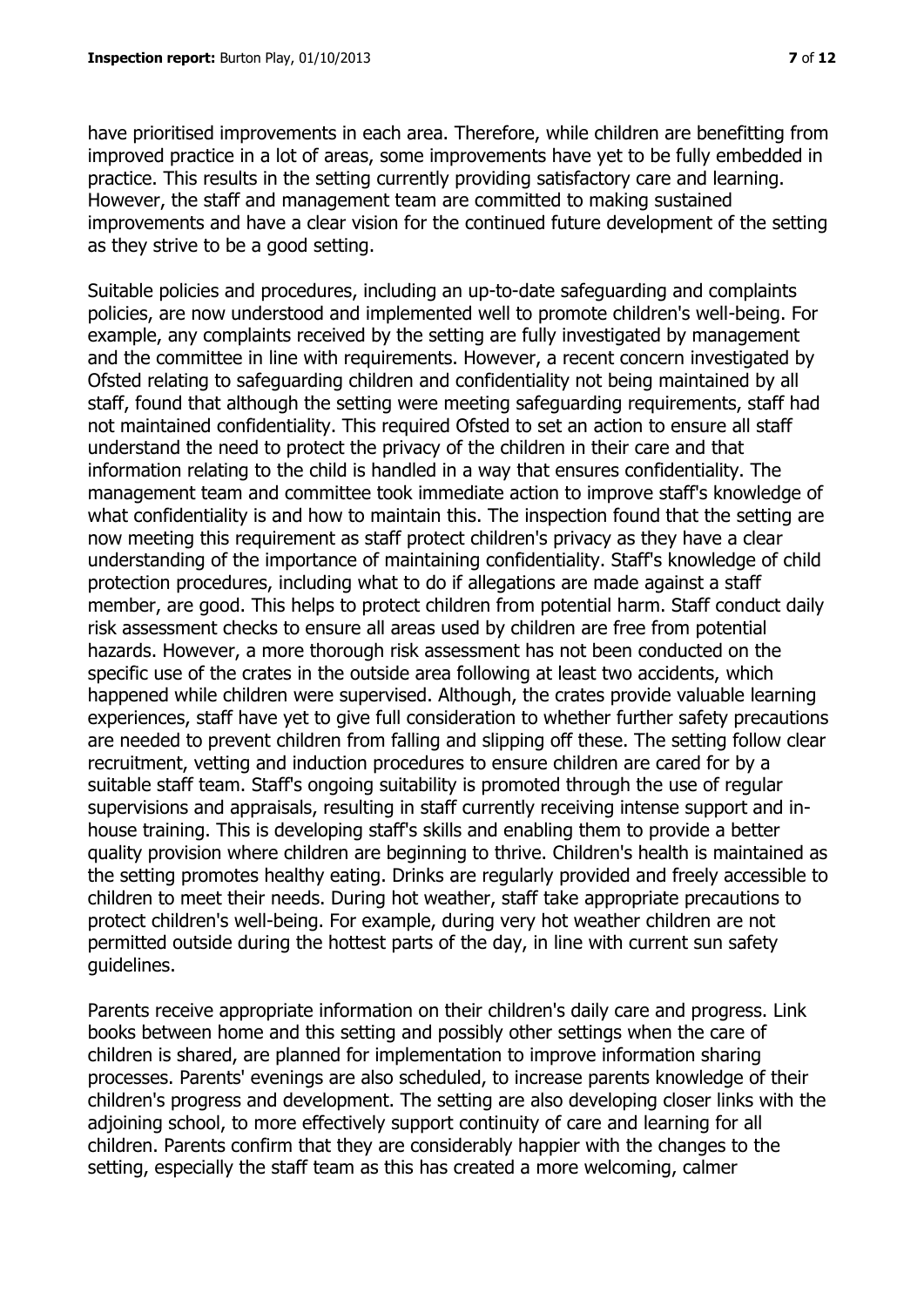atmosphere. They state their children are happy and the whole ethos of the setting has changed for the better.

# **The Childcare Register**

| The requirements for the compulsory part of the Childcare Register are | Met |
|------------------------------------------------------------------------|-----|
| The requirements for the voluntary part of the Childcare Register are  | Met |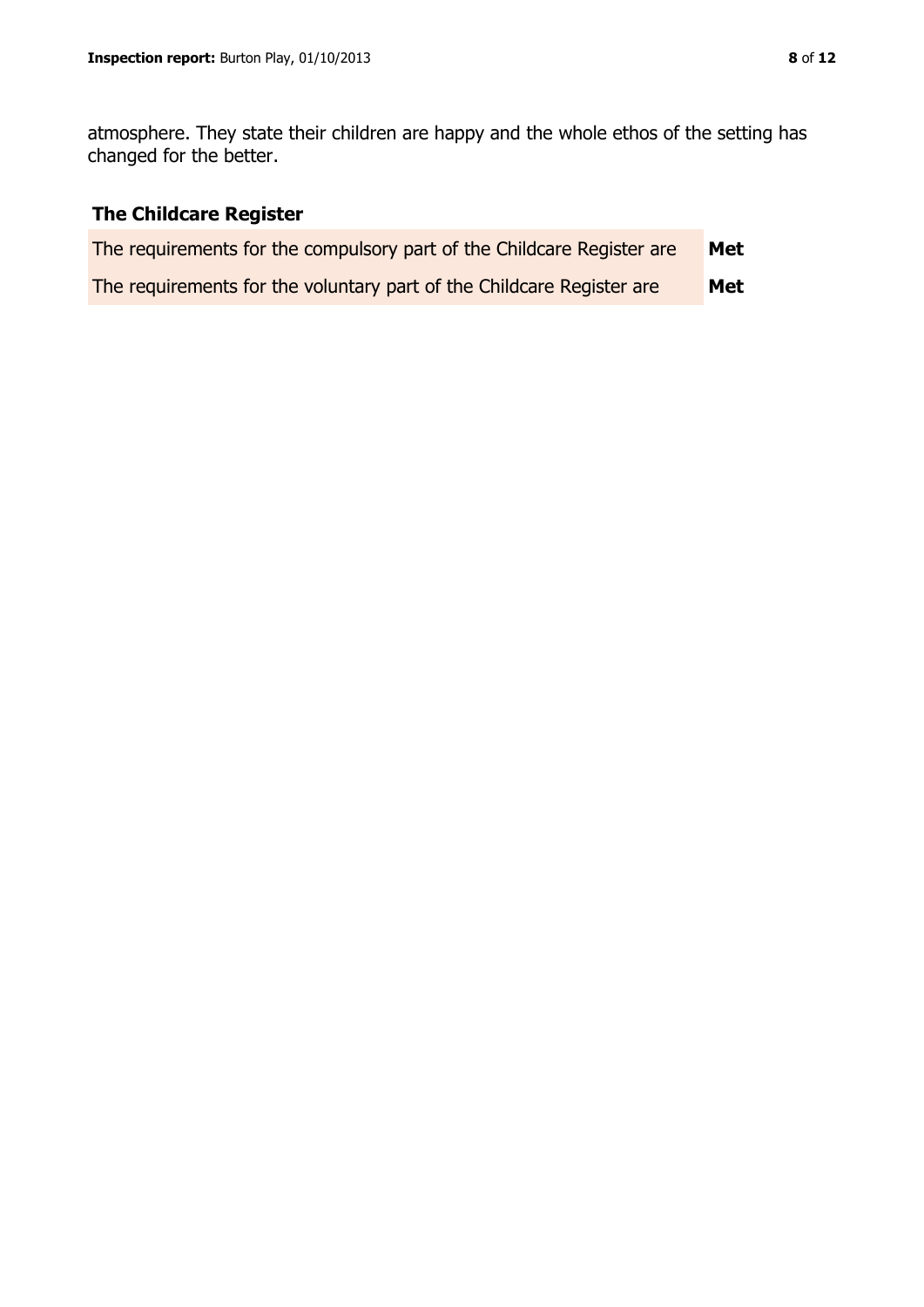## **What inspection judgements mean**

## **Registered early years provision**

| <b>Grade</b> | <b>Judgement</b> | <b>Description</b>                                                                                                                                                                                                                                                                                                                                                                 |
|--------------|------------------|------------------------------------------------------------------------------------------------------------------------------------------------------------------------------------------------------------------------------------------------------------------------------------------------------------------------------------------------------------------------------------|
| Grade 1      | Outstanding      | Outstanding provision is highly effective in meeting the needs<br>of all children exceptionally well. This ensures that children are<br>very well prepared for the next stage of their learning.                                                                                                                                                                                   |
| Grade 2      | Good             | Good provision is effective in delivering provision that meets<br>the needs of all children well. This ensures children are ready<br>for the next stage of their learning.                                                                                                                                                                                                         |
| Grade 3      | Satisfactory     | Satisfactory provision is performing less well than expectations<br>in one or more of the key areas. It requires improvement in<br>order to be good.                                                                                                                                                                                                                               |
| Grade 4      | Inadequate       | Provision that is inadequate requires significant improvement<br>and/or enforcement action. The provision is failing to give<br>children an acceptable standard of early years education and/or<br>is not meeting the safeguarding and welfare requirements of<br>the Early Years Foundation Stage. It will be inspected again<br>within 12 months of the date of this inspection. |
| Met          |                  | The provision has no children on roll. The inspection judgement<br>is that the provider continues to meet the requirements for<br>registration.                                                                                                                                                                                                                                    |
| Not met      |                  | The provision has no children on roll. The inspection judgement<br>is that the provider does not meet the requirements for<br>registration.                                                                                                                                                                                                                                        |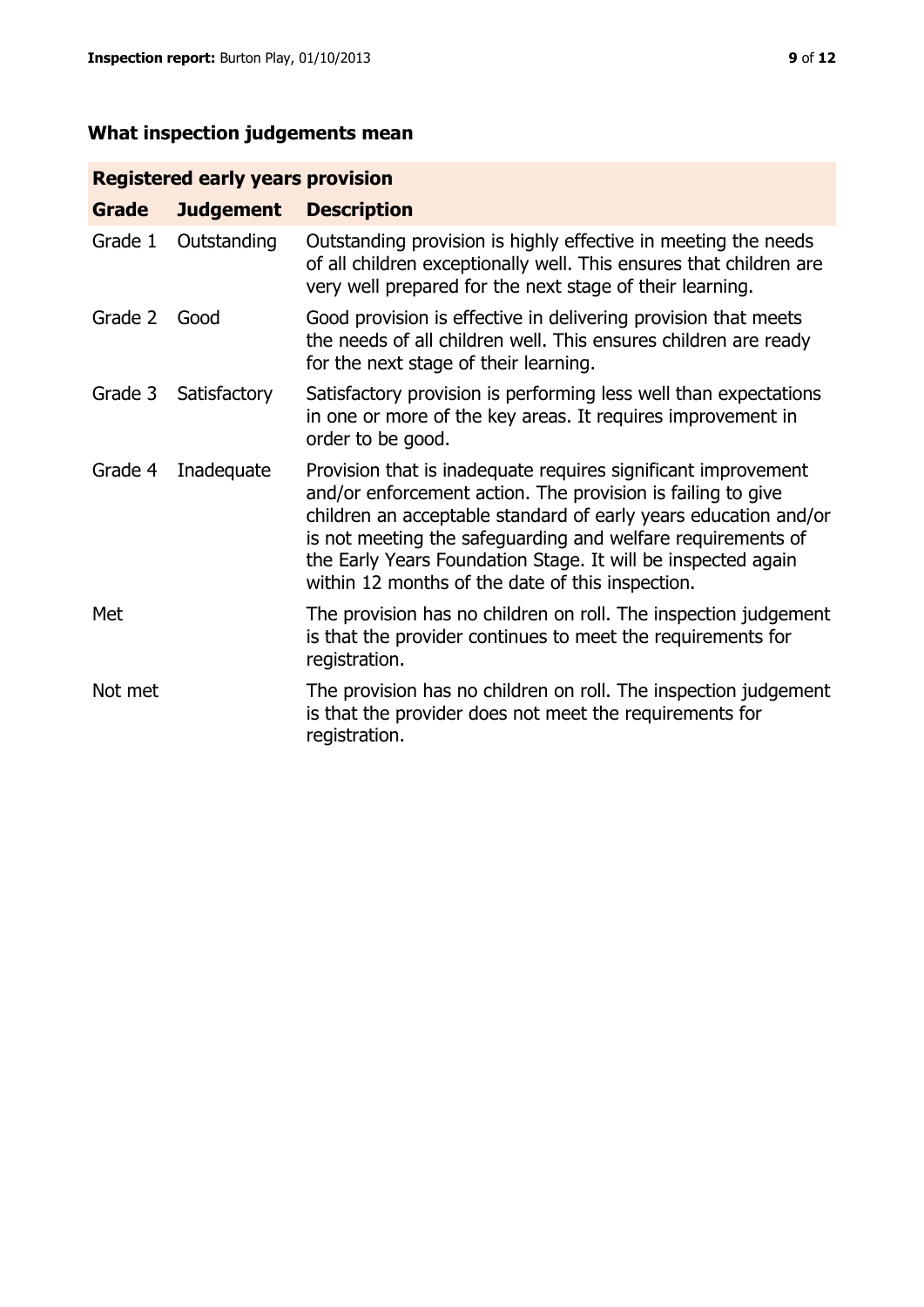#### **Inspection**

This inspection was carried out by Ofsted under sections 49 and 50 of the Childcare Act 2006 on the quality and standards of provision that is registered on the Early Years Register. The registered person must ensure that this provision complies with the statutory framework for children's learning, development and care, known as the Early Years Foundation Stage.

## **Setting details**

| Unique reference number            | 205693                       |
|------------------------------------|------------------------------|
| <b>Local authority</b>             | North Lincolnshire           |
| <b>Inspection number</b>           | 934682                       |
| <b>Type of provision</b>           |                              |
| <b>Registration category</b>       | Childcare - Non-Domestic     |
| Age range of children              | $0 - 17$                     |
| <b>Total number of places</b>      | 24                           |
| Number of children on roll         | 70                           |
| <b>Name of provider</b>            | <b>Burton Play Committee</b> |
| <b>Date of previous inspection</b> | 05/06/2013                   |
| <b>Telephone number</b>            | 01724 721719                 |

Any complaints about the inspection or the report should be made following the procedures set out in the guidance *'Complaints procedure: raising concerns and making complaints* about Ofsted', which is available from Ofsted's website: www.ofsted.gov.uk. If you would like Ofsted to send you a copy of the guidance, please telephone 0300 123 4234, or email enquiries@ofsted.gov.uk.

## **Type of provision**

For the purposes of this inspection the following definitions apply:

Full-time provision is that which operates for more than three hours. These are usually known as nurseries, nursery schools and pre-schools and must deliver the Early Years Foundation Stage. They are registered on the Early Years Register and pay the higher fee for registration.

Sessional provision operates for more than two hours but does not exceed three hours in any one day. These are usually known as pre-schools, kindergartens or nursery schools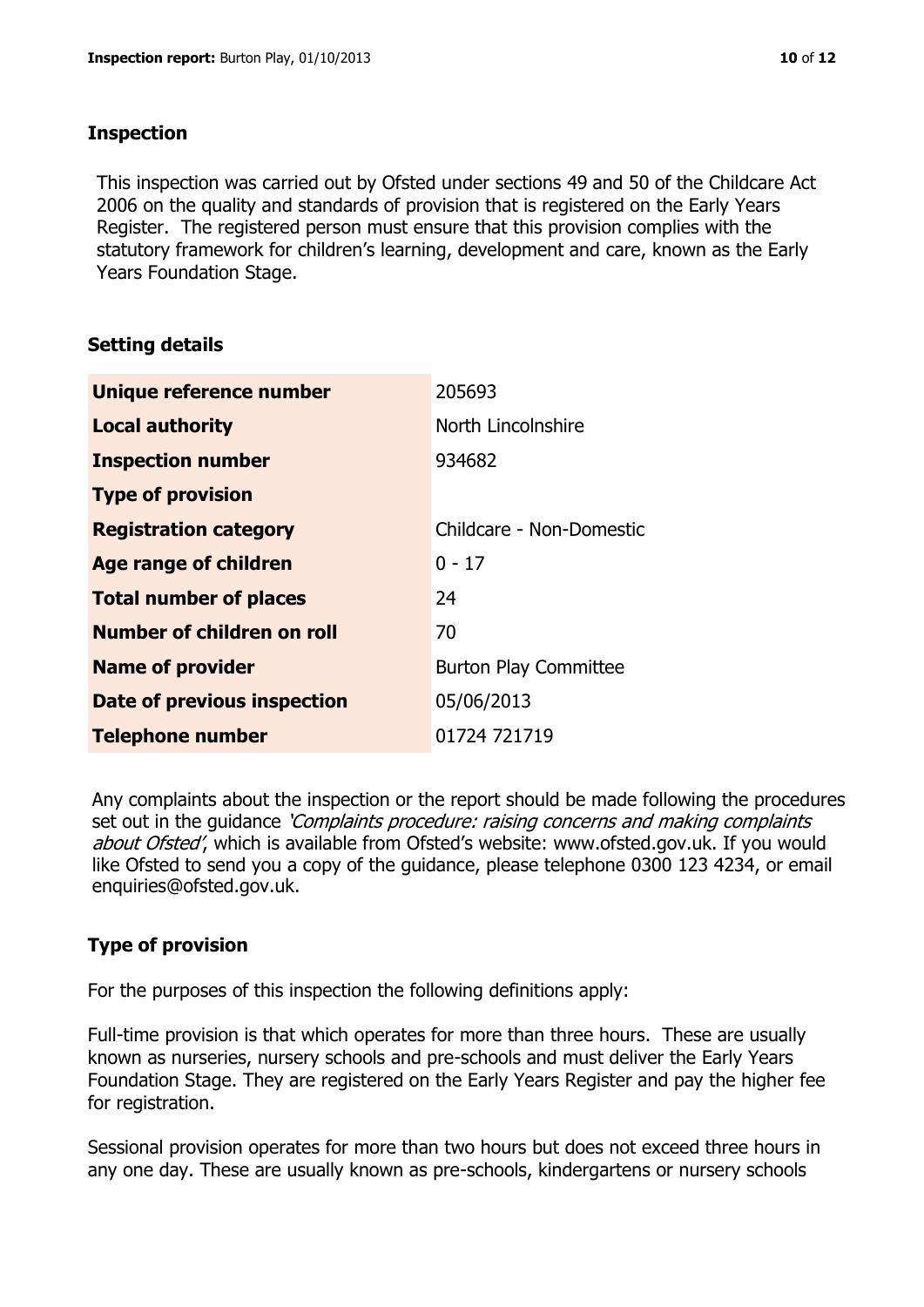and must deliver the Early Years Foundation Stage. They are registered on the Early Years Register and pay the lower fee for registration.

Childminders care for one or more children where individual children attend for a period of more than two hours in any one day. They operate from domestic premises, which are usually the childminder's own home. They are registered on the Early Years Register and must deliver the Early Years Foundation Stage.

Out of school provision may be sessional or full-time provision and is delivered before or after school and/or in the summer holidays. They are registered on the Early Years Register and must deliver the Early Years Foundation Stage. Where children receive their Early Years Foundation Stage in school these providers do not have to deliver the learning and development requirements in full but should complement the experiences children receive in school.